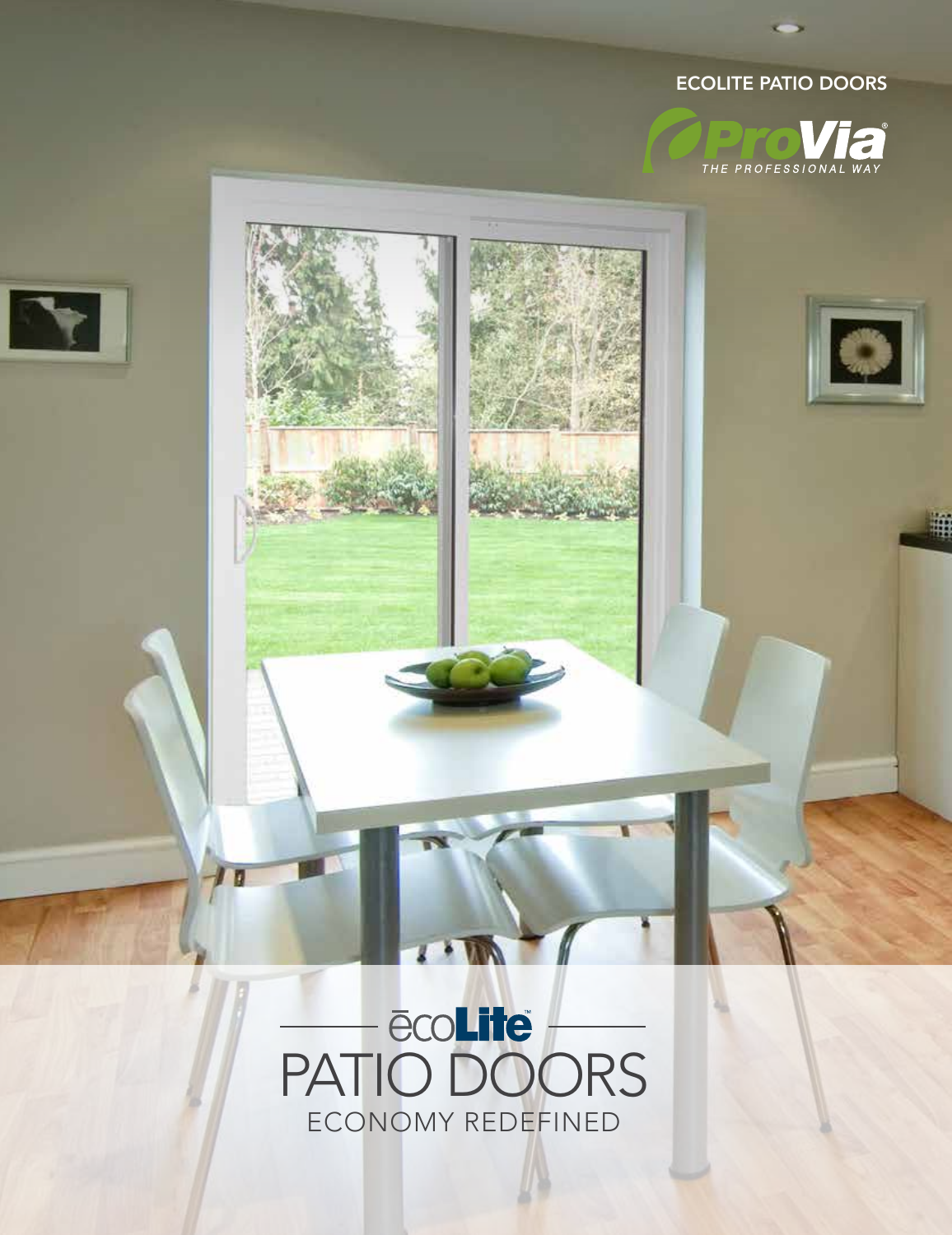# STANDARD FEATURES



A Welded frame with integrated nail fin and reinforced mechanical sash



- **B** White, single point hardware with no keylock
- **C** BetterVue<sup>®</sup> Fiberglass screen with bottom track operation
- **D** Patented sliding system feature with four adjustable 1" wheels





60" x 80" No sidelites or transoms

### **Colors**

Available in White only



**Options** White hardware with keylock Footlock

Upgraded glass packages



with keylock

Optional hardware Qptional footlock F Optional footlock

Strong, multi-chamber profile with interior and exterior accessory grooves E



Bottom sill protector for optimal drainage



| ecoLite Patio Door 72" x 82" |                                                   |                                       |
|------------------------------|---------------------------------------------------|---------------------------------------|
| Test                         | <b>Test Specification</b>                         | Results                               |
| Air                          | AAMA/WDMA/CSA 101/I.S.2/A440-08<br>& ASTM-F283-04 | 0.10 cfm/ft <sup>2</sup> $@$ 1.57 psf |
| Water                        | AAMA/WDMA/CSA 101/I.S.2/A440-08<br>& ASTM-F547-00 | 7.50 psf                              |
| Structural                   | AAMA/WDMA/CSA 101/I.S.2/A440-08<br>& ASTM-F330-02 | R-PG50-SD 142mph                      |

Test data is a result of sizes shown, configurations and lab conditions of a certified independent third party laboratory.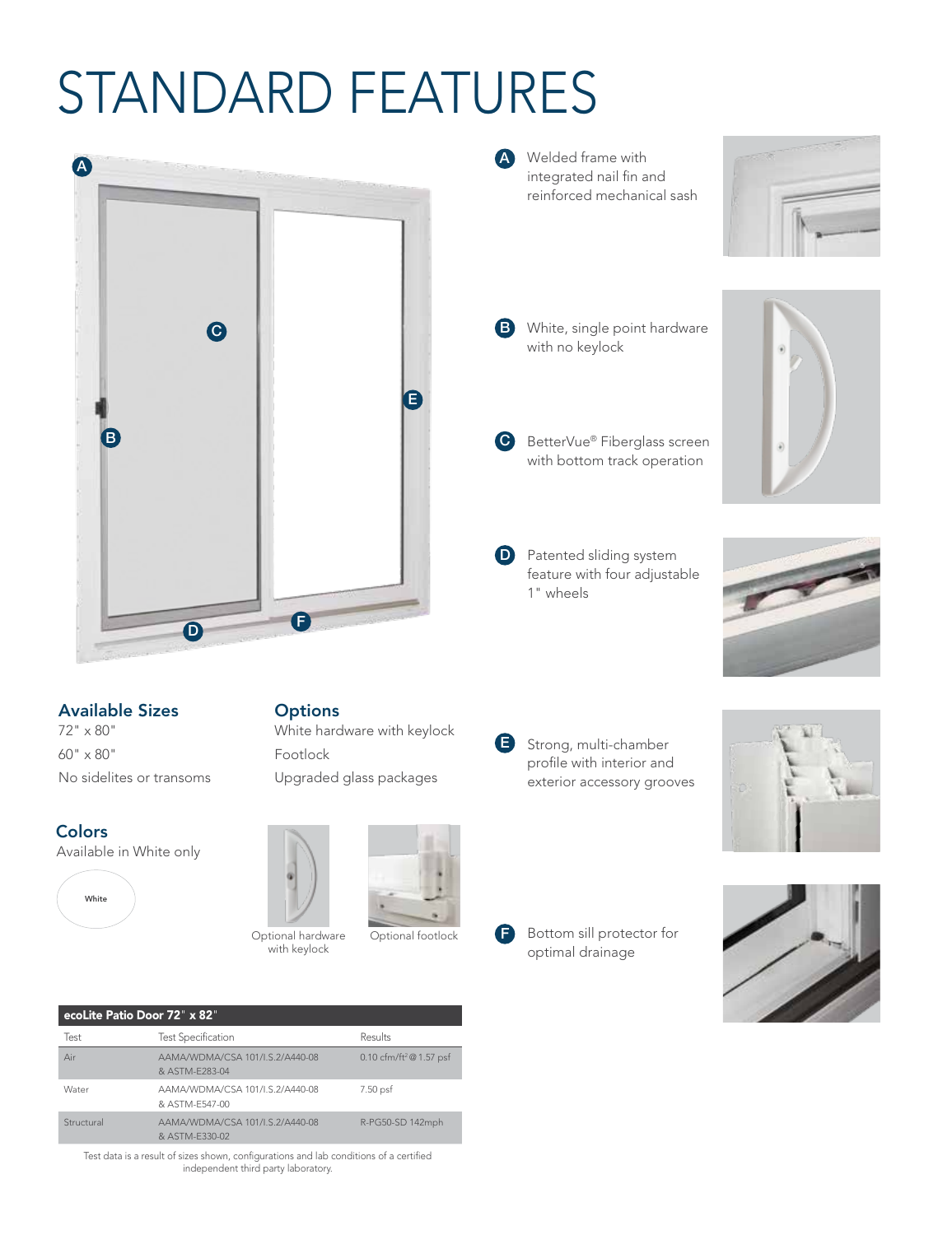# GLASS GRIDS FEATURING INTERCEPT® BLACKLINE IG SPACER SYSTEM

The ecoLite™ patio door has been independently tested and certified. An Intercept Blackline glazing system improves thermal performance for less heat loss, warmer glass temperature and reduced interior condensation.



The Blackline spacer features a patented one-piece U-channel design offering superior flexibility with no load on sealant virtually eliminating seal failure. The unique black coating creates an aesthetically pleasing sight line at the edge of the glass.



Privacy Glass Options: Obscure Pebble & Gluechip Tinted Glass Options: Gray, Green & Bronze



The style of grids you choose can make a big impact on your home's appearance. You can choose from several grid patterns including variations of Colonial, Cottage and Prairie styles.



## Internal Grid Types

Internal grids are placed between two panes of glass making cleaning your patio door a breeze.



Contoured Flat

## Sample Grid Patterns









Cottage TS-2V1H Double Prairie Grids